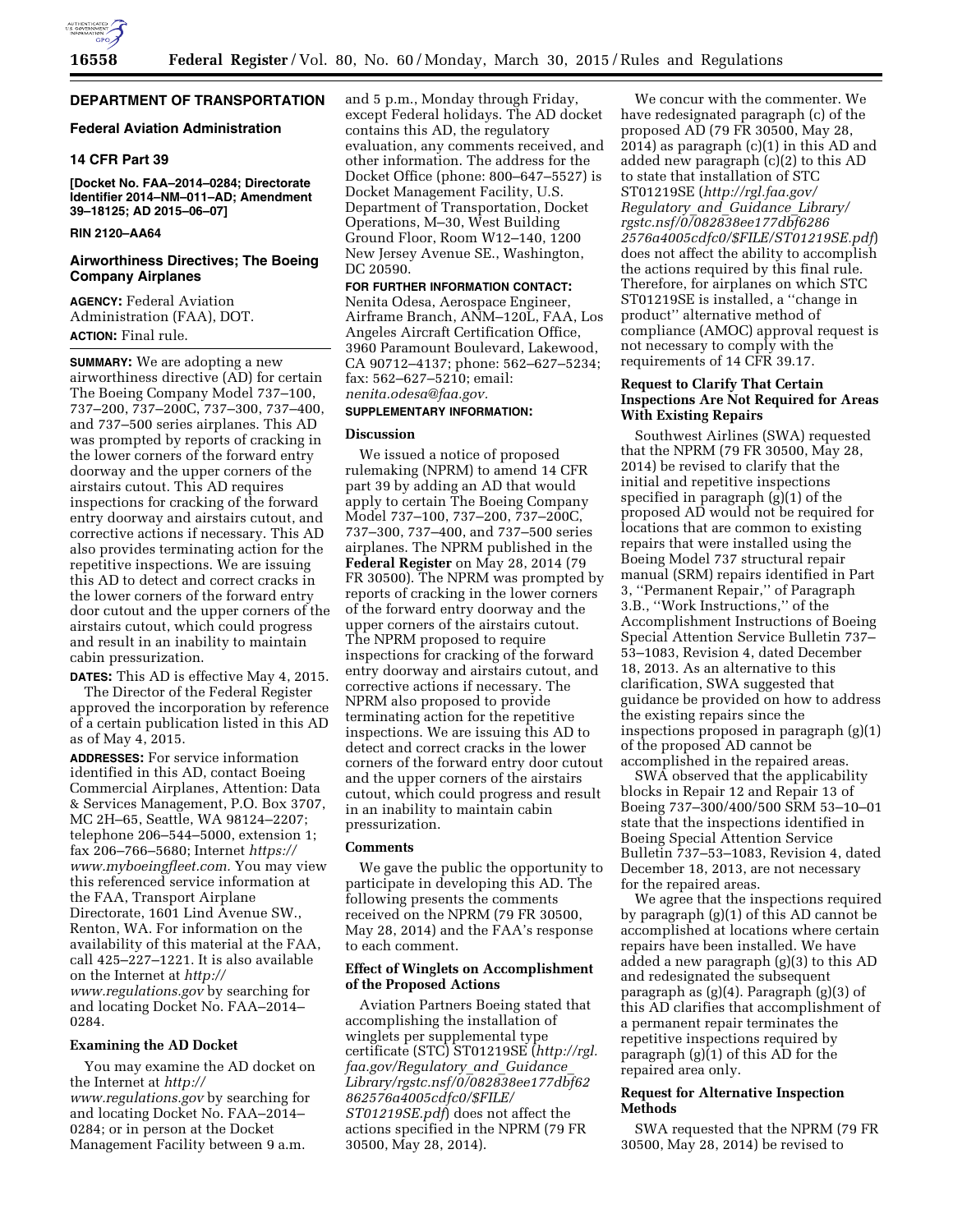provide operators the option to request alternative inspection instructions from Boeing for areas with existing repairs that were approved by a Boeing Authorized Representative (AR). The inspections proposed in paragraph (g)(1) of the NPRM cannot be accomplished in areas with existing repairs.

We do not agree to revise this AD to include a provision to provide operators the option to request alternative inspection instructions from Boeing. If there are existing repairs that were approved by a Boeing AR, and those existing repairs prevent accomplishment of the inspections required by paragraph (g)(1) of this AD, 14 CFR 39.17 of the Federal Aviation Regulations requires an affected operator to obtain an AMOC from the FAA. Upon publication of this AD, the Manager of the Los Angeles Aircraft Certification Office will consider granting AMOC authority for this AD to the Boeing Commercial Airplanes Organization Designation Authorization (ODA).

### **Request To Clarify That Inspections Are Not Required for Previously Repaired Areas**

Boeing requested that paragraph (g)(2) of the NPRM (79 FR 30500, May 28, 2014) be revised to specify that the inspections required by paragraph (g)(1) of the NPRM are not required for Groups 1 and 2 airplanes that have been repaired using the service information identified in paragraph (g)(2)(i),  $(g)(2)(ii)$ , or  $(g)(2)(iii)$  of the NPRM. Boeing noted that, as currently written, paragraph (g)(2) of the NPRM would not require inspection of the unrepaired lower entry door and upper airstair corners and would contradict the inspections in the service information, which could lead to an unsafe condition. Boeing also pointed out that the inspection zones specified in the following service information do not include the repaired area(s).

• Boeing Service Bulletin 737– 531083, Revision 1, dated October 25, 1985.

• Boeing Service Bulletin 737– 531083, Revision 2, dated March 17, 1988.

• Boeing Service Bulletin 737– 531083, Revision 3, dated December 7, 1989.

For the reasons provided by the commenter we agree to revise paragraph  $(g)(2)$  of this AD to specify that "[T]he inspections required by paragraph (g)(1) of this AD are not required in the repaired area.''

### **Request To Specify Inspection Locations**

Boeing requested that paragraph (g)(1) of the NPRM (79 FR 30500, May 28, 2014) be revised to specify the locations that need to be inspected. The commenter stated that, as currently written, the inspection methods are specified but not the inspection locations. Boeing Special Attention Service Bulletin 737–53–1083, Revision 4, dated December 18, 2013, provides different inspection methods based on the location of the inspection. Boeing suggested that the revision to paragraph  $(g)(1)$  state "[D]o the inspections specified in paragraphs (g)(1)(i),  $(g)(1)(ii)$ ,  $(g)(1)(iii)$ , and  $(g)(1)(iv)$  of this AD and in accordance with Part 1 of the Accomplishment Instructions of Boeing Special Attention Service Bulletin 737– 53–1083, Revision 4. . . .''

We do not agree it is necessary to specify inspection locations because paragraph (g)(1) of this AD already requires operators to do the inspections in accordance with Part 1 of the Accomplishment Instructions of Boeing Special Attention Service Bulletin 737– 53–1083, Revision 5, dated July 22, 2014. These accomplishment instructions include the specific inspection methods and the inspection locations. No change has been made to this AD in this regard.

### **Request To Refer to Revised Service Information**

ANA and Europe Airpost requested that the material in Boeing Information Notice 737–53–1083 R04 IN 03 to Boeing Alert Service Bulletin 737–53– 1083 be included in the final rule. The commenters noted that, based on the material in Boeing Information Notice 737–53–1083 R04 IN 03 to Boeing Service Bulletin 737–53–1083, the inspection of the skin doubler required by paragraph (g)(1)(iii) of the NPRM (79 FR 30500, May 28, 2014) would no longer be applicable to Group 4 airplanes. The commenters explained that Boeing Special Attention Service Bulletin 737–53–1083, Revision 5, dated July 22, 2014, would incorporate the material in Boeing Information Notice 737–53–1083 R04 IN 03. The commenters pointed out that operators might have to request AMOCs from the FAA if the final rule did not include this material and was issued prior to Boeing's release of Boeing Special Attention Service Bulletin 737–53– 1083, Revision 5, dated July 22, 2014.

We agree that the material in Information Notice 737–53–1083 R04 IN 03 to Boeing Service Bulletin 737–53– 1083 is incorporated in Boeing Special Attention Service Bulletin 737–53– 1083, Revision 5, dated July 22, 2014. Since the NPRM (79 FR 30500, May 28, 2014) was published, Boeing has issued and we have reviewed Special Attention Service Bulletin 737–53–1083, Revision 5, dated July 22, 2014. We have revised this AD to include Boeing Special Attention Service Bulletin 737–53– 1083, Revision 5, dated July 22, 2014, as an additional source of service information. We have also included a new paragraph (k) in this AD, and redesignated the subsequent paragraphs accordingly, to provide credit for accomplishment of certain actions before the effective date of this AD using Boeing Special Attention Service Bulletin 737–53–1083, Revision 4, dated December 18, 2013.

### **Conclusion**

We reviewed the relevant data, considered the comments received, and determined that air safety and the public interest require adopting this AD with the changes described previously and minor editorial changes. We have determined that these minor changes:

• Are consistent with the intent that was proposed in the NPRM (79 FR 30500, May 28, 2014) for correcting the unsafe condition; and

• Do not add any additional burden upon the public than was already proposed in the NPRM (79 FR 30500, May 28, 2014).

We also determined that these changes will not increase the economic burden on any operator or increase the scope of this AD.

### **Related Service Information Under 1 CFR Part 51**

We reviewed Boeing Special Attention Service Bulletin 737–53– 1083, Revision 5, dated July 22, 2014. The service information describes procedures for inspection of the forward entry doorway and airstairs doorway, modification, and repair. This service information is reasonably available; see **ADDRESSES** for ways to access this service information.

### **Costs of Compliance**

We estimate that this AD affects 132 airplanes of U.S. registry.

We estimate the following costs to comply with this AD: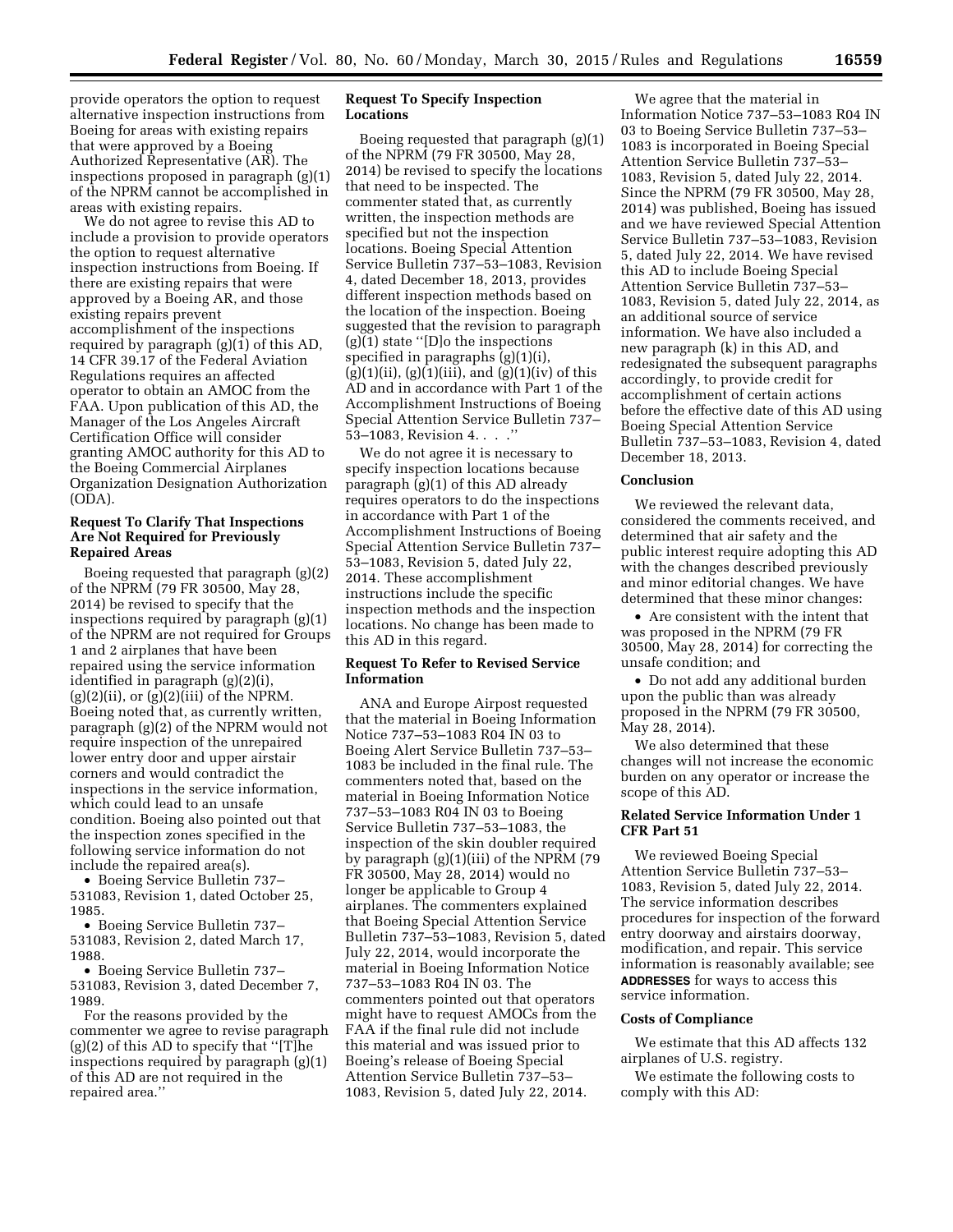### ESTIMATED COSTS

| Action                                        | Labor cost                                                                         | Parts cost | Cost per product                                             | Cost on U.S. operators |
|-----------------------------------------------|------------------------------------------------------------------------------------|------------|--------------------------------------------------------------|------------------------|
| Inspection (Groups 1 through 4<br>airplanes). | $\frac{1}{2}$ 9 work-hours $\times$ \$85 per hour =<br>\$765 per inspection cycle. | \$0        | S765 per inspection cycle    \$100,980 per inspection cycle. |                        |

1We have received no definitive data that would enable us to provide cost estimates for the inspection of Group 5 airplanes.

| <b>OPTIONAL COSTS</b> |  |  |
|-----------------------|--|--|
|-----------------------|--|--|

| Action | Labor cost | Parts cost | Cost per<br>product |
|--------|------------|------------|---------------------|
|        |            |            |                     |

We estimate the following costs to do any necessary repair that would be

required based on the results of the inspections. We have no way of

determining the number of aircraft that might need this repair:

# ON-CONDITION COSTS

| Action | Labor cost | Parts cost | Cost per<br>product |
|--------|------------|------------|---------------------|
|        |            |            | Up to \$7,467.      |

# **Authority for This Rulemaking**

Title 49 of the United States Code specifies the FAA's authority to issue rules on aviation safety. Subtitle I, section 106, describes the authority of the FAA Administrator. Subtitle VII: Aviation Programs, describes in more detail the scope of the Agency's authority.

We are issuing this rulemaking under the authority described in Subtitle VII, Part A, Subpart III, Section 44701: ''General requirements.'' Under that section, Congress charges the FAA with promoting safe flight of civil aircraft in air commerce by prescribing regulations for practices, methods, and procedures the Administrator finds necessary for safety in air commerce. This regulation is within the scope of that authority because it addresses an unsafe condition that is likely to exist or develop on products identified in this rulemaking action.

### **Regulatory Findings**

This AD will not have federalism implications under Executive Order 13132. This AD will not have a substantial direct effect on the States, on the relationship between the national government and the States, or on the distribution of power and responsibilities among the various levels of government.

For the reasons discussed above, I certify that this AD:

(1) Is not a ''significant regulatory action'' under Executive Order 12866,

(2) Is not a ''significant rule'' under DOT Regulatory Policies and Procedures (44 FR 11034, February 26, 1979),

(3) Will not affect intrastate aviation in Alaska, and

(4) Will not have a significant economic impact, positive or negative, on a substantial number of small entities under the criteria of the Regulatory Flexibility Act.

### **List of Subjects in 14 CFR Part 39**

Air transportation, Aircraft, Aviation safety, Incorporation by reference, Safety.

#### **Adoption of the Amendment**

Accordingly, under the authority delegated to me by the Administrator, the FAA amends 14 CFR part 39 as follows:

# **PART 39—AIRWORTHINESS DIRECTIVES**

■ 1. The authority citation for part 39 continues to read as follows:

**Authority:** 49 U.S.C. 106(g), 40113, 44701.

#### **§ 39.13 [Amended]**

■ 2. The FAA amends § 39.13 by adding the following new airworthiness directive (AD):

**2015–06–07 The Boeing Company:**  Amendment 39–18125; Docket No. FAA–2014–0284; Directorate Identifier 2014–NM–011–AD.

### **(a) Effective Date**

This AD is effective May 4, 2015.

**(b) Affected ADs** 

None.

### **(c) Applicability**

(1) This AD applies to The Boeing Company Model 737–100, –200, –200C, –300, –400, and –500 series airplanes, certificated in any category, as identified in Boeing Special Attention Service Bulletin 737–53–1083, Revision 5, dated July 22, 2014.

(2) Installation of Supplemental Type Certificate (STC) ST01219SE (*[http://rgl.faa.](http://rgl.faa.gov/Regulatory_and_Guidance_Library/rgstc.nsf/0/082838ee177dbf62862576a4005cdfc0/$FILE/ST01219SE.pdf) [gov/Regulatory](http://rgl.faa.gov/Regulatory_and_Guidance_Library/rgstc.nsf/0/082838ee177dbf62862576a4005cdfc0/$FILE/ST01219SE.pdf)*\_*and*\_*Guidance*\_*Library/rgstc. [nsf/0/082838ee177dbf62862576a4005cdfc0/](http://rgl.faa.gov/Regulatory_and_Guidance_Library/rgstc.nsf/0/082838ee177dbf62862576a4005cdfc0/$FILE/ST01219SE.pdf) [\\$FILE/ST01219SE.pdf](http://rgl.faa.gov/Regulatory_and_Guidance_Library/rgstc.nsf/0/082838ee177dbf62862576a4005cdfc0/$FILE/ST01219SE.pdf)*) does not affect the ability to accomplish the actions required by this AD. For airplanes on which STC ST01219SE (*[http://rgl.faa.gov/Regulatory](http://rgl.faa.gov/Regulatory_and_Guidance_Library/rgstc.nsf/0/ebd1cec7b301293e86257cb30045557a/$FILE/ST01219SE.pdf)*\_ *and*\_*Guidance*\_*[Library/rgstc.nsf/0/ebd1cec7b](http://rgl.faa.gov/Regulatory_and_Guidance_Library/rgstc.nsf/0/ebd1cec7b301293e86257cb30045557a/$FILE/ST01219SE.pdf) [301293e86257cb30045557a/\\$FILE/](http://rgl.faa.gov/Regulatory_and_Guidance_Library/rgstc.nsf/0/ebd1cec7b301293e86257cb30045557a/$FILE/ST01219SE.pdf) [ST01219SE.pdf](http://rgl.faa.gov/Regulatory_and_Guidance_Library/rgstc.nsf/0/ebd1cec7b301293e86257cb30045557a/$FILE/ST01219SE.pdf)*) is installed, therefore, a ''change in product'' alternative method of compliance (AMOC) approval request is not necessary to comply with the requirements of 14 CFR 39.17.

#### **(d) Subject**

Air Transport Association (ATA) of America Code 53, Fuselage.

#### **(e) Unsafe Condition**

This AD was prompted by reports of cracking in the lower corners of the forward entry doorway and the upper corners of the airstairs cutout. We are issuing this AD to detect and correct cracks in the lower corners of the forward entry door cutout and the upper corners of the airstairs cutout, which could progress and result in an inability to maintain cabin pressurization.

#### **(f) Compliance**

Comply with this AD within the compliance times specified, unless already done.

#### **(g) Inspections and Corrective Actions**

(1) For airplane Groups 1 through 4, as identified in Boeing Special Attention Service Bulletin 737–53–1083, Revision 5, dated July 22, 2014: Except as required by paragraph (j)(1) of this AD, at the applicable